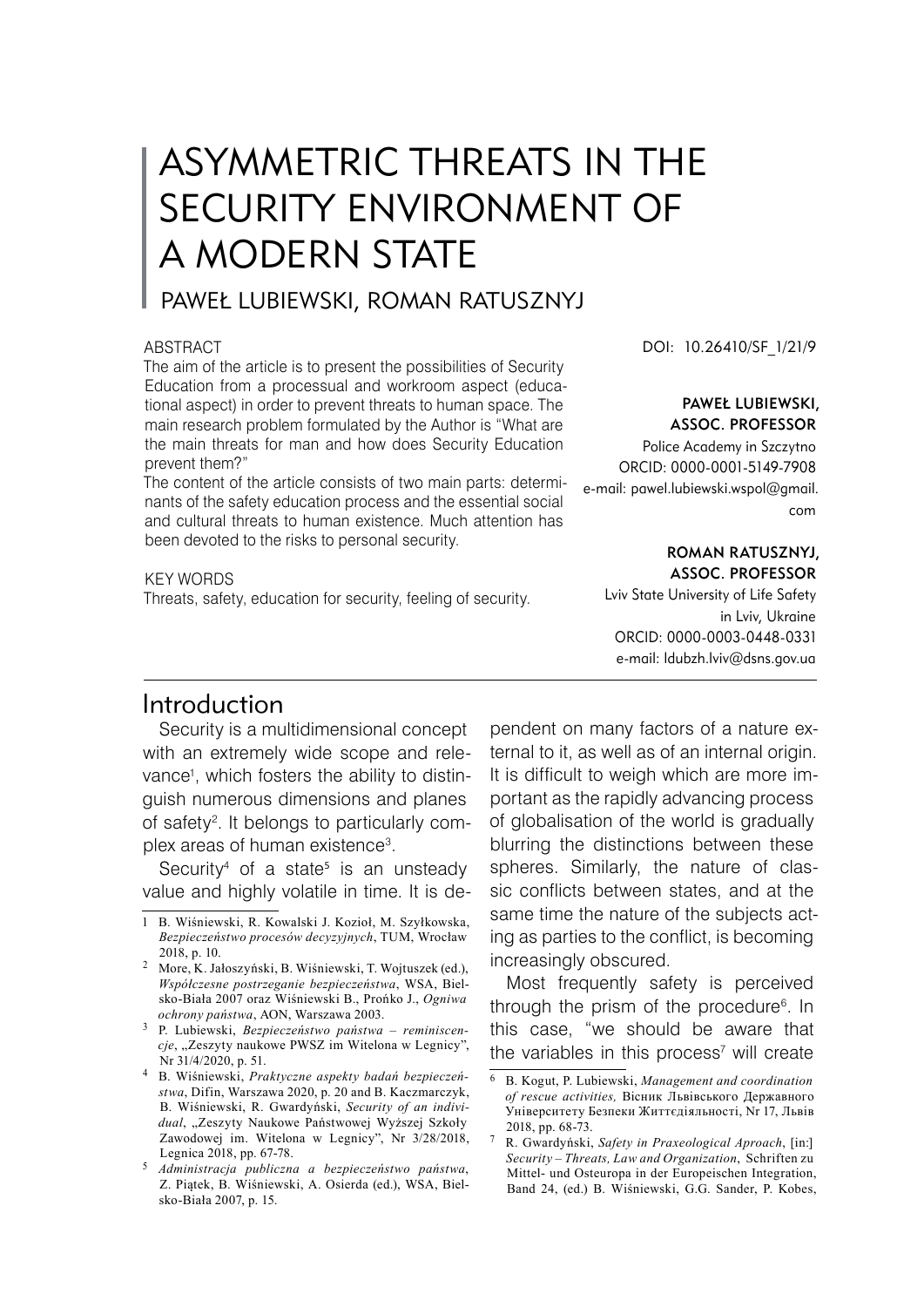a different level of security each time. The security process also means a certain cycle in which safety evolves after the occurrence of certain conditions, having a variable value in each phase of its development. The end of a given cycle may produce a result which we shall define as the state of safety in certain conditions: spatial, temporal, material, decisionmaking and at a given scale of threat" .

Analysis of the level of security of the modern state<sup>9</sup> requires intensive observation of the essence of unconventional conflicts, and in particular the form of application of various means, which in their essence will trigger hazards of asymmetric nature.

The multifaceted nature of security<sup>10</sup> that has been indicated so far is related to the subjective assessment of phenomena occurring around a specific entity, or in it alone<sup>11</sup>.

# The nature of the asymmetrical threat

To understand the nature of asymmetric threats, it is worth referring to the definition of the threat itself. In the literature on the subject, one can find a number of meaningful takes on the term threat. This demonstrates that danger is complex in its essence. Commonly, the term threat is "intuitively understood and associated

with human fear of loss of values such as: health, life, freedom, liberty or material goods<sup>12</sup>. In the literature on the matter various sources define this term"13. For example, Brunon Hołyst proposes to consider as a hazard "a difficult situation, which occurs when there is a fear of losing a value highly esteemed by the subject"<sup>14</sup>. A slightly different perspective is presented by Franz-Xaver Kaufmann, who sees danger as "the possibility of the occurrence of one of the negatively valued phenomena"15 .

It seems, therefore, that the essence of a threat is the occurrence of a specific phenomenon, event and its subjective assessment by the entity perceiving said threat. Therefore, a hazard is strongly conditioned, in terms of its evaluation, by a subjective psychological factor. This conditioning was aptly presented by Daniel Frei, who highlighted the states of perception of safety in relation to threat assessment, referring to:

- insecurity state (existence of danger)
- occurs when there is a large real threat and its perception is accurate;
- obsession state exists when a minor threat is perceived as a major danger;
- faux-security state occurs when the threat is serious but is perceived as minor;
- security state this is when the external threat is low and its interpretation is correct<sup>16</sup>.

The complex essence of threat is also shown by Leszek F. Korzeniowski, pre-

- <sup>14</sup> L. Korzeniowski, S. Pużyński (ed.), *Encyklopedyczny słownik psychiatrii,* Warszawa 1986, p. 535.
- 15 F.X. Kaufmann*, Siecherheit als soziologisches und sozialpolitisches Problem,* Stuttgart 1970, p. 167.
- 16 D. Frei, Sicherheit: Grundfragen der Weltpolitik, Verlag W. Kohlhammer, Stuttgart 1977, pp. 17-21.

Verlag Dr. Kovač, Hamburg 2019, p. 11.

A.Czupryński, *Bezpieczeństwo w ujęciu teoretycznym*, [in:] *Bezpieczeństwo. Teoria – Badania – Praktyka,*  A. Czupryński, B. Wiśniewski, J. Zboina (ed.), Centrum Naukowo-Badawcze Ochrony Przeciwpożarowej Państwowy Instytut Badawczy, Józefów 2017, p. 15.

More, A. Czupryński, B. Wiśniewski, J. Zboina, *Nauki o bezpieczeństwie. Wybrane problemy badań*, Centrum Naukowo-Badawcze Ochrony Przeciwpożarowej im. Józefa Tuliszkowskiego Państwowy Instytut Badawczy, Józefów 2017, p. 6.

<sup>10</sup> B. Wiśniewski, *Przygotowania obronne resortu spraw wewnętrznych*, MSWiA, Warszawa 2014, p. 9.

<sup>11</sup> M. Cieślarczyk, B. Wiśniewski, *Współczesne rozumienie bezpieczeństwa*, [in:] *Bezpieczeństwo w teorii i badaniach naukowych. Wydanie drugie uzupełnione*, B. Wiśniewski (ed.), WSPol, Szczytno 2018, p. 15.

<sup>12</sup> More, B. Wiśniewski, J. Falecki, *System zarządzania kryzysowego państwa, w tym Sił Zbrojnych RP*, Bielsko-Biała 2009, p. 17.

<sup>13</sup> B.Wiśniewski, *System bezpieczeństwa państwa. Konteksty teoretyczne i praktyczne*, WSPol, Szczytno 2013, p. 31.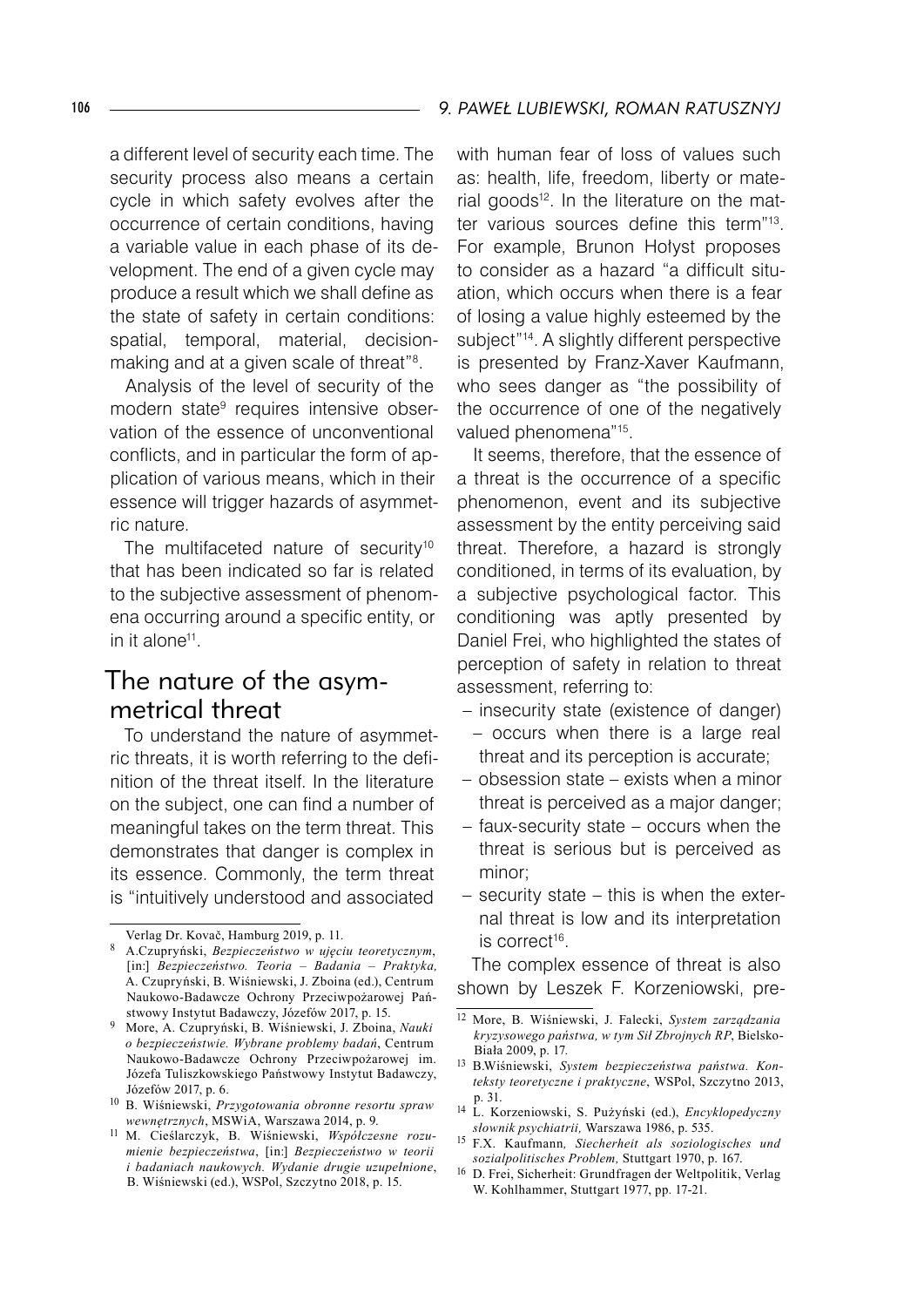senting its intricacy in the introduced typology. The variety of features that characterize hazards permits to divide them into:

- objective (real) or subjective (individual, referring to the subject's sense of security);
- intrinsic (interfering with the stability and harmony of a particular organism, system) or extrinsic (relating) to disruptive actions by other parties);
- abstract (on average constantly oc-– curring in specific situations) or concrete (actually occurring in a given situation);
- potential (referring to an actual but passive action that could potentially occur) or active (referring to an actual and active action that threatens an entity, a system);
- static (the force of the interaction is inactive or less than the potential of the counteracting system) or dynamic (the interaction is active and strong enough to cause undesirable changes);
- individual (refers to an individual) or group (called universal, where the influence is directed towards many people)17.

It therefore stems from the above that a threat is a destructive element for the broadly understood existence of a human being. Of course, the degree of destruction may vary from slight to extreme, jeopardising or even depriving the individual of life. It seems that the foregoing conclusion can be applied to any entity. Hence, in the case of human beings these will be risks to their existence, while in the case of the state it will be risks to its attributes<sup>18</sup>. In spite of the mentioned

above, however, the consequences of the security threat will always be felt by a person as the final beneficiary of security<sup>19</sup>.

So what is an asymmetric threat? Is it a new kind of menace, so far unexplored in its essence, resulting perhaps from the combination of features of other threats? To answer this question it is necessary to note that more and more changes are seen in the classical understanding of armed conflict according to Clausewitz, although its essence in the notion of forcing the opponent to fulfil the will of the aggressor is still the same. The non-classical approach to conflict results in an increasing use of atypical measures and, moreover, the state as an actor of action cannot often be clearly perceived.

Asymmetric threats are not new and previously unknown phenomena. Among their determinants we can distinguish such features as the unexpected, surprising, unusual or new impact on the subject. They may also be characterised by the use of novel, flexibly developed tactics, with the use of unconventional elements which are not often weaponry, but fulfil such a function. An important feature of those is that they do not find their sources in the powers of nature, but in the conscious and directed activity of a human being, a party to a potential conflict. It is noticeable that asymmetric threats target undervalued gaps in the existing security of protected areas, zones, systems and usually trigger surprise. Attacking at unforeseen times or in unexpected ways enhances that surprise, as does concealing preparations or misleading the victim about objectives, strategies, capabilities and deployment. These are important

<sup>17</sup> L.F. Korzeniowski, *Podstawy nauk o bezpieczeństwie*, Warszawa 2012, pp. 88-92.

<sup>18</sup> J.Prońko, *Bezpieczeństwo państwa. Zarys teorii problemu i zadań administracji publicznej*, WSA, Bielsko-Biała 2007, s. 9.

<sup>19</sup> More, P. Lubiewski, Dróżdż A., *Zagrożenie – rozważania na gruncie teorii*, "Zeszyty Naukowe Państwowej Wyższej Szkoły Zawodowej im. Witelona w Legnicy", 34(1)/2020, pp. 77-88.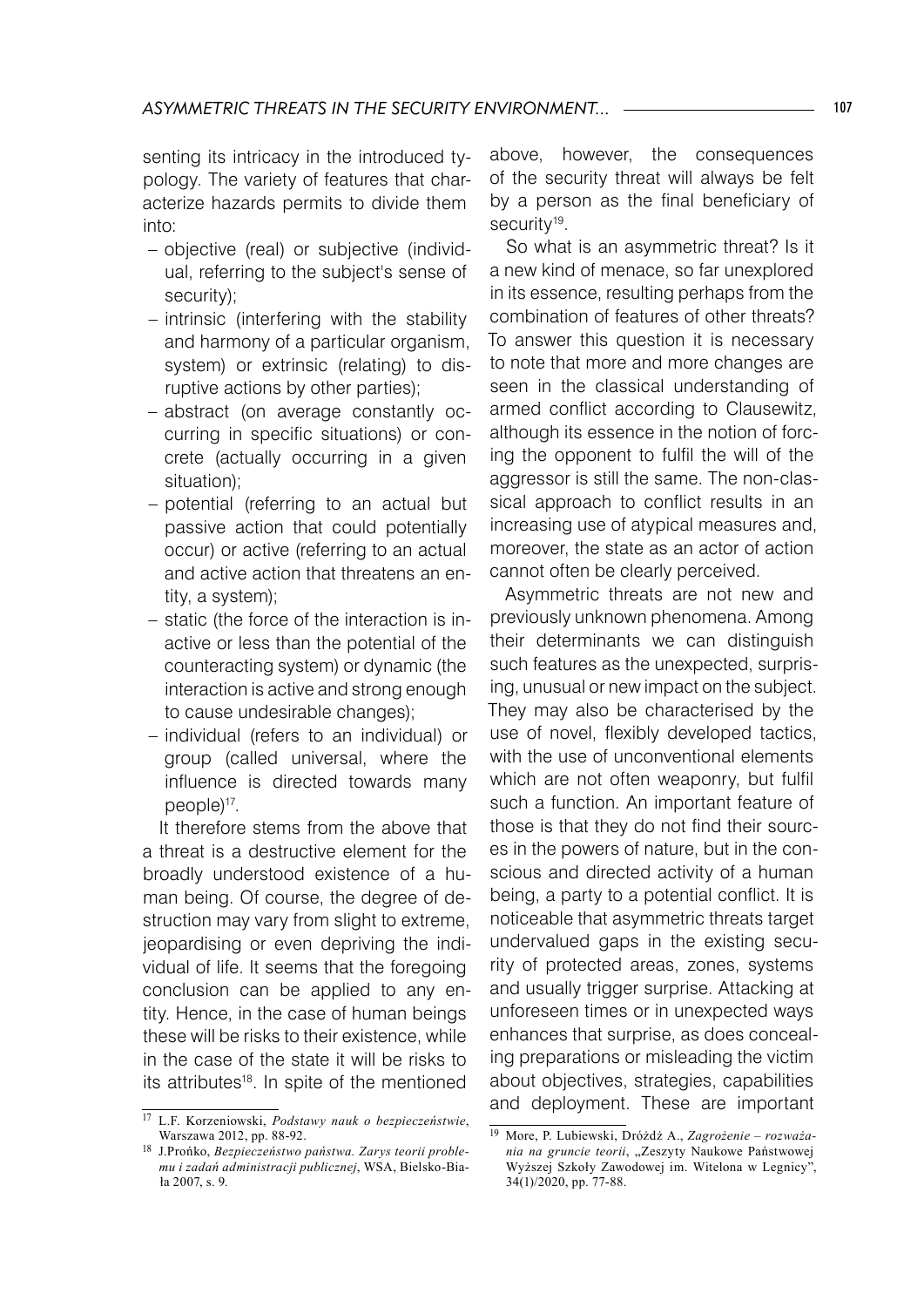characteristics that allow the adversary to avoid a confrontation that is unfavourable to the latter. This course of action enables one to attain multiple objectives and evade retaliation<sup>20</sup>.

The essence of asymmetric threats, it would seem, is not the emergence of a new kind of destructive phenomena, but lies in a novel strategy of application, exploitation of existing hazards. So these are not new dangers, but rather a fresh form of their application in conflict. Unfortunately, asymmetric threats can appear across the entire range of CBRNtype risks. In their essence, symmetric dangers "rely primarily on strategy, on addressing the planes in the adversary where the attacking state has the superiority. In such conflicts, the opponent is also perceived differently: he ceases to be known and becomes dispersed, unfamiliar and thus nullifies the possibility of retaliation (...) The definition of asymmetric threats in military terms is based on the opponent's use of unconventional means of action, resulting from disproportionality in military capabilities. In political science, however, researchers go beyond the scheme of regular military operations and traditionally understood armed conflicts and shift the weight of the definition to the activities of non-state players, listing terrorism, organised crime, arms trafficking, drug trafficking, and the use of information $21$  and communication technologies, among others. There is a complete detachment from time and place (transnationality and aterritoriality)

of the operations being undertaken in this way. Such activities acquire a total character, without a specific battlefield and time, and in relation to entities of a dispersed character, without a designated decision-making centre"22.

One can see this form of threat when there is a conflict between two or more parties. According to Robin Geiß, coupled with the increasing involvement of non-state subjects, the disparity between the belligerent parties is steadily increasing and the various contemporary armed conflicts appear to have an increasingly asymmetric structure. In contrast to the geostrategic arrangement that prevailed throughout the Cold War, a widely recognised paradox of today's strategic environment is that military superiority can actually accentuate the threat of nuclear, biological, chemical and generally perfidious attack. Indeed, direct assaults on civilians, hostage-taking and the use of human shields – practices that have long been outlawed in armed conflict – have seen a revival in recent hostilities, in which a much weaker side has often sought to gain comparative advantage over a militarily superior enemy by resorting to such practices as a matter of strategy. International terrorism, although not necessarily waged in the context of armed conflict leading to the application of international humanitarian law, is commonly regarded as the epitome of such asymmetry<sup>23</sup>.

In the modern arena of political conflicts, "cultural differences in the contemporary, globalised world, especially the frictions occurring on religious basis, are

<sup>20</sup> B.W. Bennett, *Responding to asymmetric threats* [in:] Stuart E. Johnson, Martin C. Libicki, Gregory F., Treverton, Bruce W. Bennett, Nurith Berstein, Frank Camm, David SC Chu, Paul K. Davis, Daniel B. Fox, James R. Hosek, David Mussington, Stuart H. Starr, Harry J. Thie, *New Challenges, ew Tools for Defense Decisionmaking*, RAND 2003, pp. 43-44.

<sup>21</sup> More: P. Guła, J. Prońko, B. Wiśniewski, *Zarządzanie informacją w sytuacjach kryzysowych,* WSA, Bielsko- -Biała 2009.

<sup>22</sup> E. Sadowska, *Zagrożenia asymetryczne – definicja, świadomość społeczna i rola we współczesnym świecie*, "Rocznik Bezpieczeństwa Międzynarodowego" 2017, Vol. 11, Nr 2, p. 24.

<sup>23</sup> R. Geiß, *Asymmetric conflict structures*, "International Review of the Red Cross", Vol. 88, Nr 864/206, p. 758.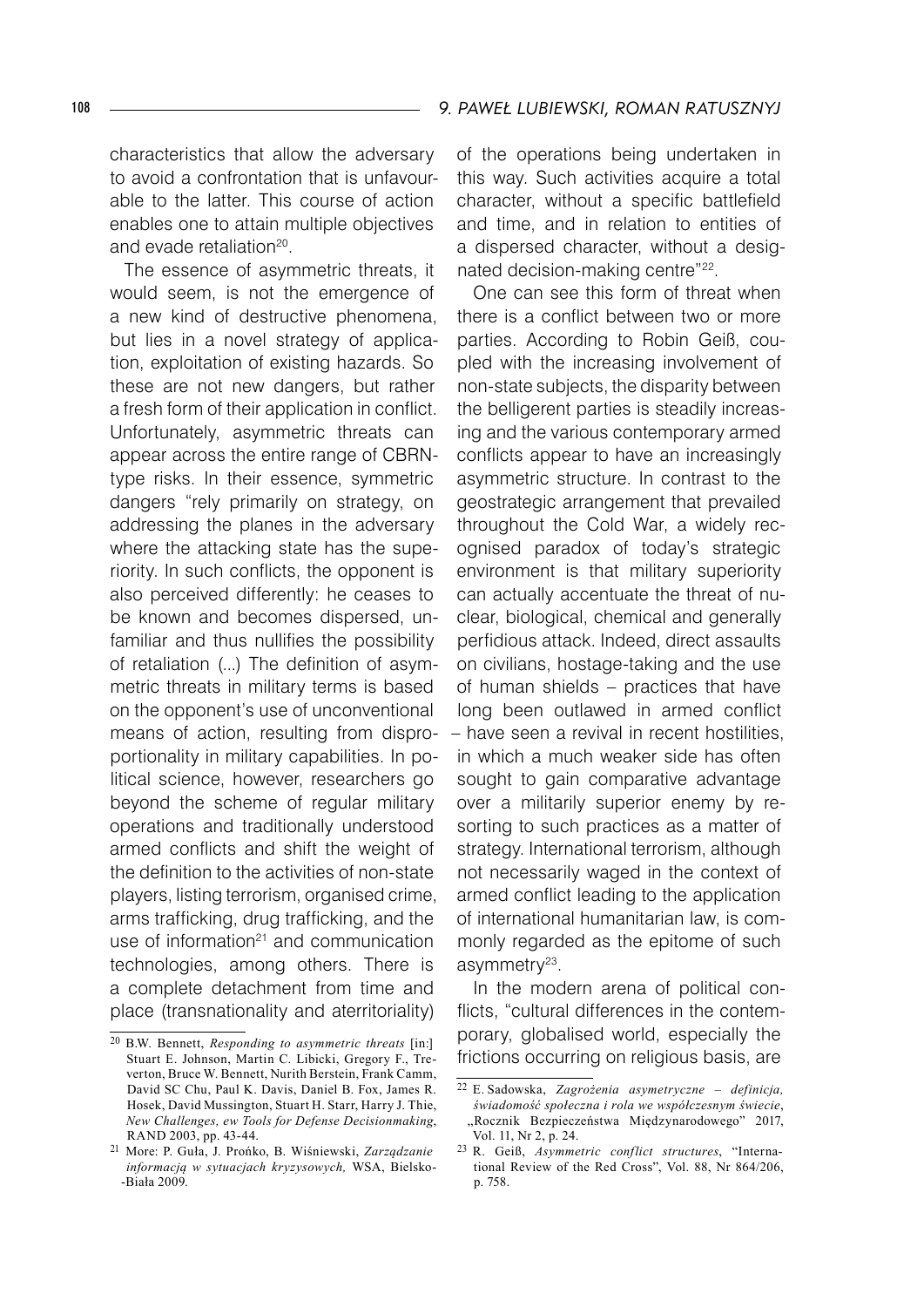becoming increasingly important. This generates the emergence of groups of a terrorist and fanatical nature, which use non-traditional methods and forms of combat. Adversaries of this type cannot in any way be fought according to traditional principles. The only solution is to undertake irregular actions aimed at combating an enemy operating in an unconventional space often resorting to means of information warfare"24.

However, experience to date proves that asymmetric threats do not only occur when there is an imbalance in the potential. An analysis of present-day actions, for example on the part of the Russian Federation, confirms that this type of operation is also used by the stronger parties. It is noteworthy that the use of such a strategy gives the superpowers the capacity to make themselves credible and to legitimise their actions in the eyes of world public opinion.

In the above context, possible areas for the emergence of measures defined as asymmetric hazards may be hybrid operations in the field of energy or dependence on military technology, information technology, media or in the economic sphere. Characteristic of asymmetric threats also includes a strong focus of operations that may be defined as asymmetric dangers towards the internal security environment of the state<sup>25</sup>.

At these levels, active forms may appear, which correlate with major political efforts and influence, also in the sphere of diplomatic relations aimed at profoundly impacting public opinion. It is noticeable that the dominance in this area is manifested by states considered to be global

or regional powers which target minor and less developed countries.

A common target of hybrid conflict might be critical infrastructure, subjected to the effects of asymmetric threats resulting in damage, destabilization of functions, partial or total loss of control over its vital elements<sup>26</sup>.

Asymmetric risks are in their essence a specific form of non-linear activity of groups or even individuals with various motives and organisational aspects. An example of such operations are numerous forms of terrorist acts<sup>27</sup> designed to cause significant harm, loss of functionality of ICT networks or other devices important for the public welfare28, deterioration of health and life of people, erosion of trust in the government and the introduction of mass panic and fear.

# Asymmetric threats and hybrid conflict

It must be stressed that in this context, both the physical hazard and its availability factor play a dominant role. Elements of infrastructure important to public life may be threatened through their destruction or strain via physical measures, due to terrorist acts, but also by diversion, which represent the main asymmetric forms of security dangers and even part of broader hybrid operations. The mentioned accessibility is connected with ownership resulting from functionality of material elements of public life<sup>29</sup>. This

<sup>24</sup> E.Sadowska, *Zagrożenia asymetryczne – definicja, świadomość społeczna*..., op. cit., pp. 24-25

<sup>25</sup> More, Wiśniewski B., Zwęgliński T., Socha R., *The theory of Commanding*, Вісник Львівського Державного Університету Безпеки Життєдіяльності, Number 14/2016. Lviv 2016, pp. 47-48.

<sup>26</sup> More, M. Mitrović, *Critical national infrastructure in the scope of asymmetric security threats involved in hybrid warfare concept* [in:] S. Stojanovic (ed*.), Asymmetry and strategy*, Ministry of Defence of The Republic of Serbia University of Defence Strategic Research Institute & National Defence School, Belgrad 2018, p. 163.

<sup>27</sup> More, *Terroryzm – skutki i reagowanie,* B. Wiśniewski, P. Guła (ed.), Zdrowie i Zarządzanie, Kraków 2009, p. 8.

<sup>28</sup> *Współczesny wymiar funkcjonowania Policji,* B. Wiśniewski, Z. Piątek (ed.), AON, Warszawa 2009, p. 7.

<sup>29</sup> Z. Ścibiorek, B. Wiśniewski, R.B. Kuc, A. Dawidczyk, *Bezpieczeństwo wewnętrzne. Podręcznik akademicki,*  Wyd. Adam Marszałek, Toruń 2015, p. 36.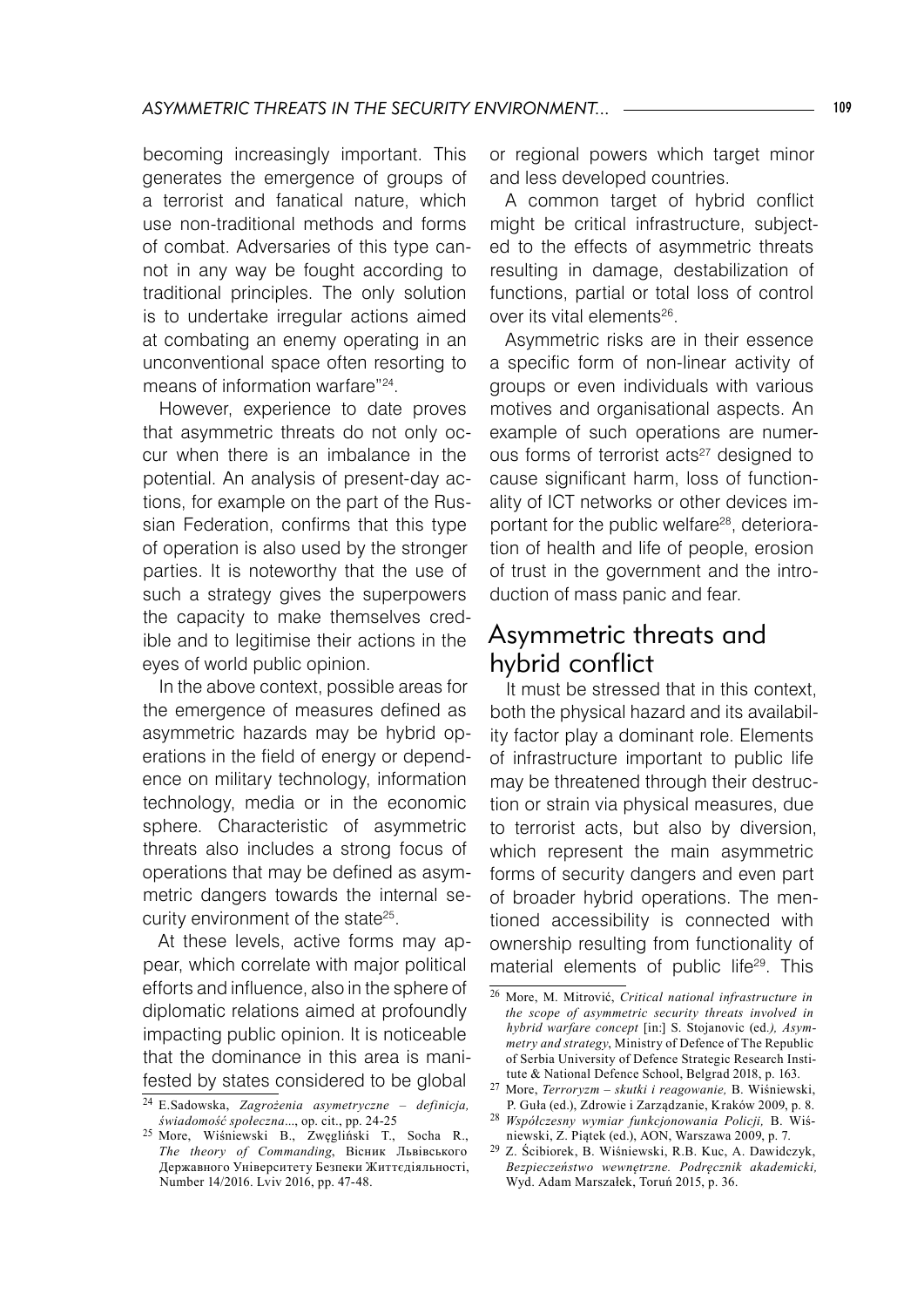aspect shall be referred to the country's ability to exercise full control over, for example, infrastructure for the distribution of, inter alia, gas, oil, mineral resources, or even water, such as pipelines, supply routes, reservoirs, mines, etc. A state that does not possess full control over key aspects of its resources is potentially at very high risk of asymmetric threats in very troublesome domains of operation.

While considering the problem of asymmetric risks it is impossible not to notice that the term asymmetric threats is closely related to another one, i.e. "hybrid war". The classical approach to the state in matters of security, including defence, is increasingly turning out to be obsolete. States that do not possess organisational structures adequately prepared for asymmetrical threats become weak when confronted with such menaces. Modern protection and defence systems still show concealed weaknesses of an institutional nature, especially in the area of preventive and protective measures<sup>30</sup>. In addition, if an attack cannot be attributed to a specific adversary, retaliatory actions are unlikely to materialise, and thus the threat may gain in frequency of occurrence and thereby strength of impact.

A unique area of asymmetric threats occurrence is cyberspace, due to the wide availability of modern technologies enabling to mask the identification of the source of the threat with high efficiency, and often also its initial symptoms, providing greater opportunities to expand the field of destruction, threat. This area also concerns infrastructure, including facilities critical to the functioning of the state. Undoubtedly, "cyber threats and cyber attacks are now becoming increasingly common, complex

and damaging. Among the significant asymmetric vulnerabilities affecting critical infrastructure, stand out, intelligence and destructive activities targeting smart devices and networks (...) In the area of penetration and destructive actions, the use of various techniques has been identified. These allowed to break through security flaws in computer systems, software, network settings, such as: vulnerabilities in system security (...) failures to update computer software loopholes, inadequate security policies, ineffective detection of unauthorised activities in cyberspace, non-effective strategies to mitigate the consequences of surveillance and destructive acts. Also, campaigns aimed at destroying information used attack vectors on the Internet that consisted of sequential assaults on remote devices, database attacks, interception and modification of information between sender and receiver (...)"31.

Modern security planning based on the classical form of hazards will, in essence, become less and less effective over time. The asymmetric type of threat is often underestimated as a highly effective action on the part of the adversary, and thus too often comes as a shock when the contingency is realised. There seems to be a tendency for analysts to assess a potential adversary when there is little knowledge of their strategy, per analogiam to their own country's capabilities. Undoubtedly, the need to perceive a new form of menace will require out-ofthe-box thinking to assess in advance how an opponent might exploit a threat in an innovative way. The classical perception of threats, limits the prediction of the consequences that asymmetric chal-

dzynarodowego" 2017, Vol. 11, Nr 2, pp. 181-182.

<sup>31</sup> J. Cichosz, *Zagrożenia asymetryczne w kontekście Nowych technologii. Unia europejska, Stany zjednoczone – studium przypadku*, "Rocznik Bezpieczeństwa Mię-

<sup>30</sup> Ibidem, pp. 161-162.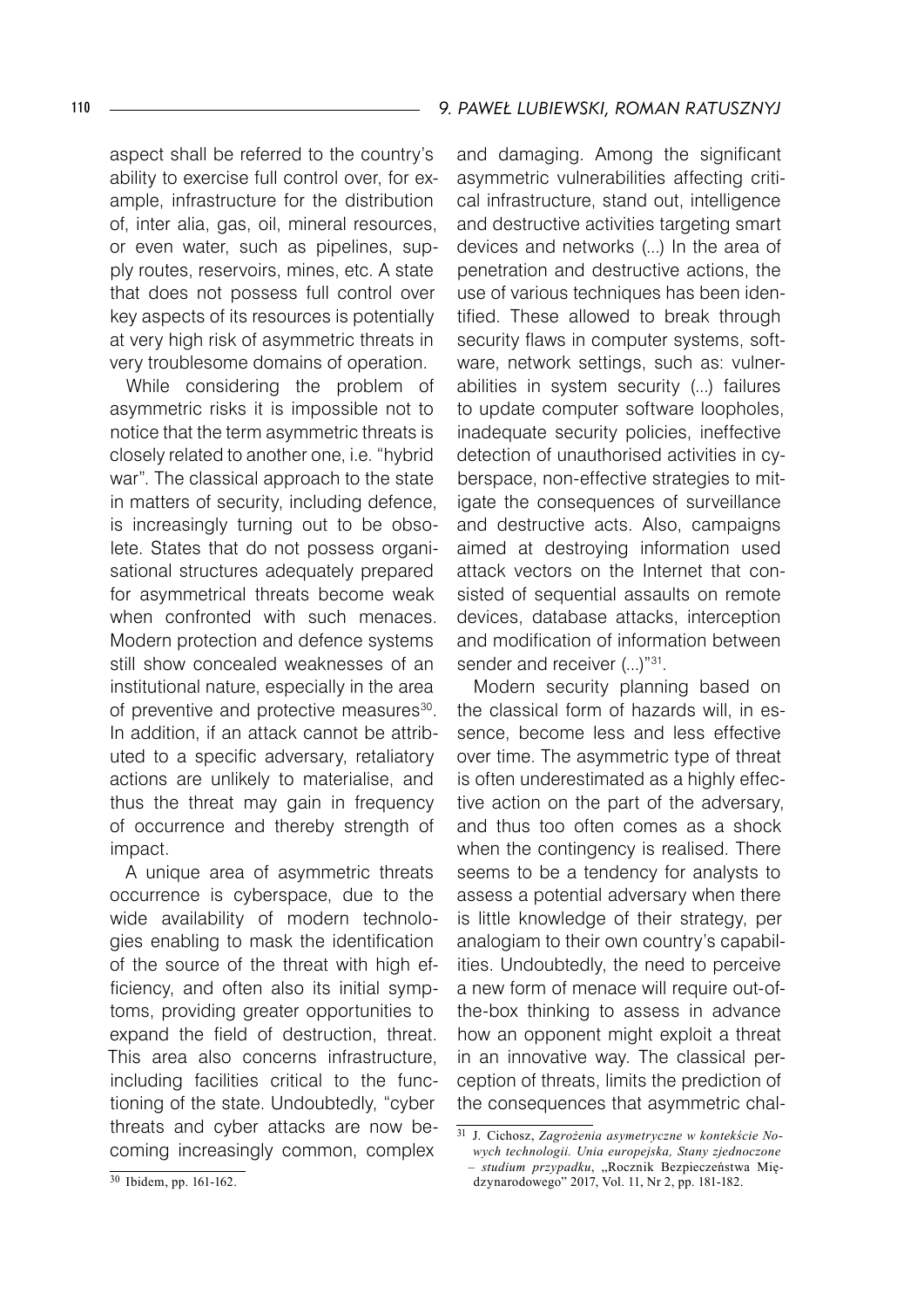lenges may bring, and therefore limits the possibilities of changes in the area of the operational potential of the state security system, including the emergency response forces. It is notable that resource modifications tend to focus on the modernisation of forces in terms of traditional means of protection and defence. Consequently, less attention is paid to developing the means and location of equipment and the forces required to respond to unusual asymmetric contingencies. Without adequate preparation of the security system, reacting to this form of danger will require a significant quantity of military personnel for protection and defence, which may become not only uneconomical, but above all ineffective. Responding to such threats takes time32.

At this point it is advisable to quote Ryszard Zięba's thought that "the security (...) of a state is a phenomenon which changes in time. The evolution of its subjective and objective elements makes it a sequence of shifting states and a social process on an international scale. It is a process in which existing challenges and risks, social perception and concepts of their resolution clash, as well as the actions and influence of states aimed at building their confidence of survival, possession and development freedoms"33. An excellent confirmation of this thesis are asymmetric threats that cannot be contained in the current cognitive framework, and the power of which is the unpredictability of human ingenuity.

Therefore, must modern societies expect an increase in the occurrence of such threats? It seems that due to their effectiveness, especially with the use of

the increasingly extensive information sphere (cyberspace), giving the possibility of effective action not only to the strong but also to the weak and even small entities, the intensity of their appearance is likely to intensify.

## Summary

The term asymmetric threats often used in the literature seems to be a sort of mental shortcut, a significant simplification of the problem that does not reveal its essence, but rather gives the illusion of the emergence of a new type of hazard. It appears that it would be appropriate to call the issue an asymmetric form of threats, which in the author's opinion better highlights the essence of the problem. Such an approach to the issue can be seen, for example, in American studies. For example, in the American report Strategic Assessment" issued by the National Defense University in Washington, published in 1998, the term asymmetric threat is used to describe the technique of surprise action and the use of armaments in an unconventional way. Also Polish representatives of security sciences, e.g. Piotr Gawliczek and Jacek Pawłowski, interpret the meaning of the term as organising and acting differently from the opponent, including the use of all kinds of discrepancies in widely understood potentials<sup>34</sup>.

## Bibliography

*Administracja publiczna a bezpieczeństwo państwa*, Z. Piątek, B. Wiśniewski, A. Osierda (ed.), WSA, Bielsko-Biała 2007.

Bennett B.W., *Responding to asymmetric threats* [in:] Stuart E. Johnson, Martin C. Libicki, Gregory F., Treverton, Bruce W. Bennett, Nurith Berstein, Frank Camm, David SC Chu, Paul K. Davis, Daniel B.

<sup>32</sup> B.W. Bennett, *Responding to asymmetric threats*..., op. cit,, pp. 44-45.

<sup>33</sup> R. Zięba*, Instytucjonalizacja bezpieczeństwa europejskiego*, Wydawnictwo Naukowe SCHOLAR, Warszawa 2001, p.47.

<sup>34</sup> More, P. Gawliczek, J. Pawłowski, *Zagrożenia asymetryczne*, AON, Warszawa 2003, pp. 11-12.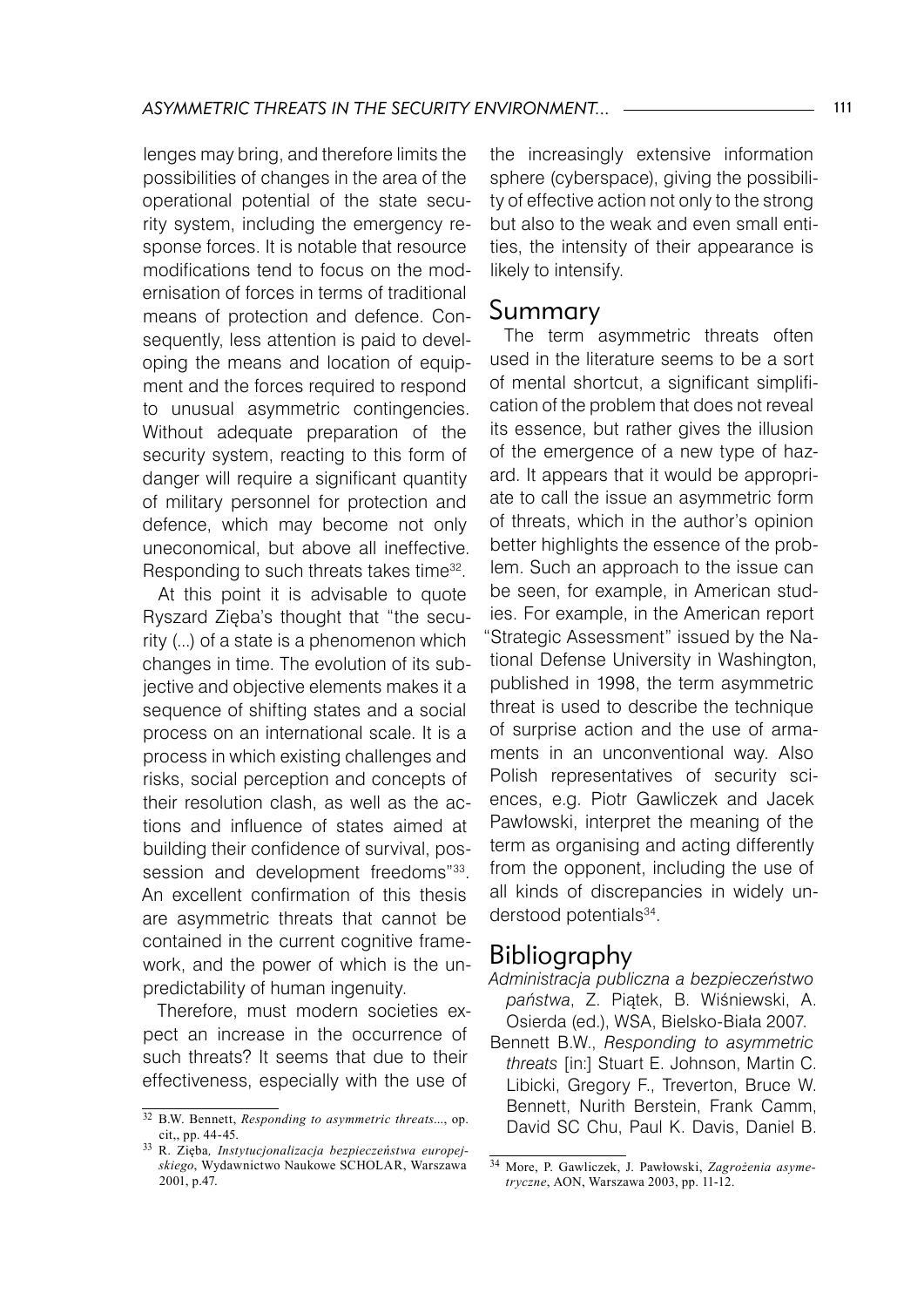Fox, James R. Hosek, David Mussington, Stuart H. Starr, Harry J. Thie, *New Challenges, ew Tools for Defense Decisionmaking*, RAND 2003.

- *Bezpieczeństwo w teorii i badaniach naukowych. Wydanie drugie uzupełnione*, B. Wiśniewski (ed.), WSPol, Szczytno 2018.
- *Bezpieczeństwo. Teoria Badania Praktyka,* A. Czupryński, B. Wiśniewski, J. Zboina (ed.), Centrum Naukowo-Badawcze Ochrony Przeciwpożarowej – Państwowy Instytut Badawczy, Józefów 2017.
- Cichosz J., *Zagrożenia asymetryczne w kontekście Nowych technologii. Unia europejska, Stany zjednoczone – studium przypadku*, "Rocznik Bezpieczeństwa Międzynarodowego" 2017, Vol. 11, Nr 2.
- Cieślarczyk M., Wiśniewski B., *Współczesne rozumienie bezpieczeństwa*, [in:] *Bezpieczeństwo w teorii i badaniach naukowych. Wydanie drugie uzupełnione*, B. Wiśniewski (ed.), WSPol, Szczytno 2018.
- Czupryński A., *Bezpieczeństwo w ujęciu teoretycznym*, [in:] *Bezpieczeństwo. Teoria - Badania – Praktyka,* A. Czupryński, B. Wiśniewski, J. Zboina (ed.), Centrum Naukowo-Badawcze Ochrony Przeciwpożarowej – Państwowy Instytut Badawczy, Józefów 2017.
- Czupryński A., Wiśniewski B., Zboina J. (ed.), *Nauki o bezpieczeństwie. Wybrane problemy badań*, Centrum Naukowo-Badawcze Ochrony Przeciwpożarowej im. Józefa Tuliszkowskiego Państwowy Instytut Badawczy, Józefów 2017.
- Frei D., *Sicherheit: Grundfragen der Weltpolitik*, Verlag W. Kohlhammer, Stuttgart 1977.
- Gawliczek P., Pawłowski J., Zagrożenia asymetryczne, AON, Warszawa 2003.
- Geiß R., *Asymmetric conflict structures*, "International Review of the Red Cross, Vol. 88, Nr 864/2006.
- Guła P., Prońko J., Wiśniewski B., *Zarządzanie informacją w sytuacjach kryzysowych,* WSA, Bielsko-Biała 2009.
- Gwardyński R., *Safety in Praxeological Aproach*, [in:] *Security – Threats, Law and Organization*, Schriften zu Mittel-

und Osteuropa in der Europeischen Integration, Band 24, B. Wiśniewski, G.G. Sander, P. Kobes (ed.), Verlag Dr. Kovač, Hamburg 2019.

- Kaczmarczyk B., Wiśniewski B., Gwardyński R., *Security of an individual*, "Zeszyty Naukowe Państwowej Wyższej Szkoły Zawodowej im. Witelona w Legnicy", Nr 3/28/2018, Legnica 2018.
- Kaufmann F.X., *Siecherheit als soziologisches und sozialpolitisches Problem,*  Stuttgart 1970.
- Kogut B., Lubiewski P., *Management and coordination of rescue activities,* Вісник Львівського Державного Університету Безпеки Життєдіяльності, Nr 17, Львів 2018.
- Korzeniowski L., Pużyński S. (ed.), *Encyklopedyczny słownik psychiatrii,* Państwowy Zakład Wydawnictw Lekarskich, Warszawa 1986.
- Korzeniowski L.F., *Podstawy nauk o bezpieczeństwie*, Difin, Warszawa 2012.
- Lubiewski P., *Bezpieczeństwo państwa – reminiscencje*, "Zeszyty naukowe PWSZ im Witelona w Legnicy" Nr 31/4/2020.
- Lubiewski P., Dróżdż A., *Zagrożenie roz*ważania na gruncie teorii, "Zeszyty Naukowe Państwowej Wyższej Szkoły Zawodowej im. Witelona w Legnicy", 34(1)/2020.
- Mitrović M., *Critical national infrastructure in the scope of asymmetric security threats involved in hybrid warfare concept* [in:] S.Stojanovic (ed.), *Asymmetry and strategy*, Ministry of Defence of The Republic of Serbia University of Defence Strategic Research Institute & National Defence School, Belgrad 2018.
- Prońko J., *Bezpieczeństwo państwa. Zarys teorii problemu i zadań administracji*
- *publicznej*, WSA, Bielsko-Biała 2007.
- Sadowska E., *Zagrożenia asymetryczne – definicja, świadomość społeczna i rola*  we współczesnym świecie, "Rocznik Bezpieczeństwa Międzynarodowego" 2017, Vol. 11, Nr 2.
- *Security Threats, Law and Organization*, Schriften zu Mittel- und Osteuropa in der